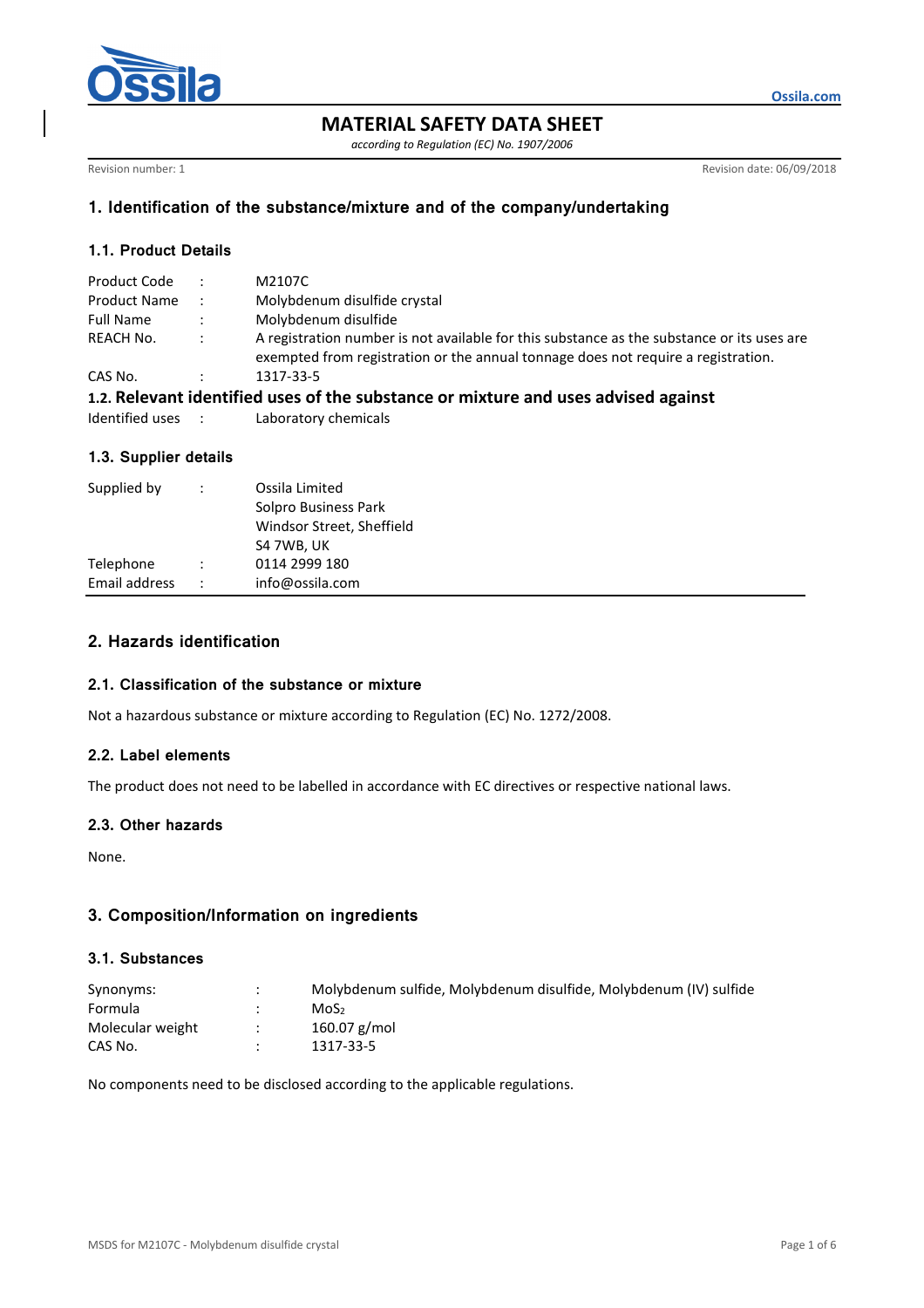# **4. First aid measures**

### **4.1. Description of first aid measures**

#### **After Inhalation**

Remove person to fresh air. If not breathing, give person artificial respiration.

#### **After skin contact**

Wash with soap and water.

**After eye contact**  Flush with copious amounts of water as a precaution.

**After Ingestion**  Rinse out mouth with water.

#### **4.2. Most important symptoms and effects, both acute and delayed**

The most important known symptoms and effects are described in section 11.

### **4.3. Indication of any immediate medical attention and special treatment needed**

No data available.

# **5. Fire fighting**

### **5.1. Extinguishing media**

**Suitable extinguishing media**: Dry chemical, alcohol-resistant foam, carbon dioxide or water spray. Consult with local fire authorities before attempting large scale fire-fighting operations.

### **5.2. Special hazards arising from the substance of mixture**

**Hazardous combustion products:** sulfur oxides, molybdenum oxides

#### **5.3. Advice for firefighters**

Wear a self-contained breathing apparatus if necessary. During a fire, irritating and highly toxic gases and vapours may be generated by thermal decomposition.

### **6. Accidental release measures**

#### **6.1. Personal precautions, protective equipment and emergency procedures**

Wear personal protective equipment (section 8). Avoid dust formation. Ensure room is well ventilated. Remove all sources of ignition.

#### **6.2. Environmental precautions**

Do not let product enter drains.

### **6.3. Containment and cleaning**

Contain and clean up spill if safe to do so using an electrically protected vacuum cleaner or by wet-brushing. Dispose of dry waste in closed container for proper disposal according to local regulations.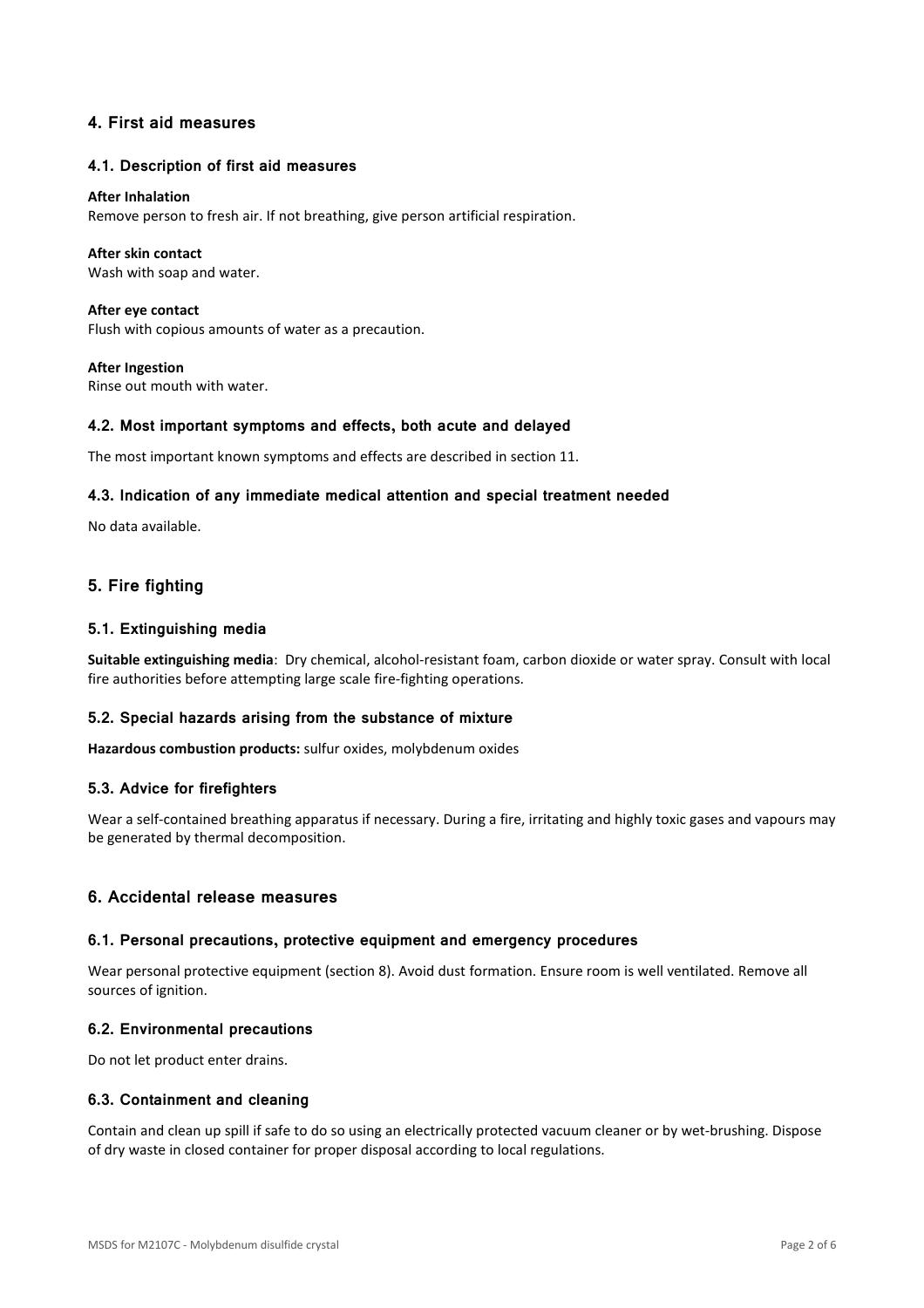# **7. Handling and storage**

# **7.1. Precautions for safe handling**

Avoid formation of dust and aerosols. Keep away from sources of ignition and avoid the build-up of electrostatic charge. Provide exhaust ventilation in places where dust is formed.

# **7.2. Conditions for safe storage, including any incompatibilities**

Store in a cool, dry and well-ventilated place inside of a tightly sealed container. Reseal containers that have been opened and keep upright to prevent leakage.

**Quality-related information:** Heat, air and moisture sensitive. Store under inert gas.

### **7.3. Specific end uses**

Use in laboratories.

# **8. Exposure controls / Personal protection**

### **8.1. Control parameters**

### **Components with workplace control parameters**

| Component             | CAS#      | Control parameters          |
|-----------------------|-----------|-----------------------------|
| Molybdenum(V) sulfide | 1317-33-5 | 20 mg/m <sup>3</sup> (STEL) |
|                       |           | 10 mg/m <sup>3</sup> (TWA)  |

TWA - time weighted average; STEL - Short Term Exposure Limit

### **8.2. Exposure controls**

### **Engineering measures**

Handle in accordance with good industrial engineering/laboratory practices for hygiene and safety. Ensure eyewash stations and safety showers are close to the laboratory workstation. Ensure good general ventilation is present when handling the product.

### **Personal protective equipment**

**Eyes:** Wear safety glasses with side-shields conforming to appropriate government standards such as NOISH (US) or EN166 (EU).

**Skin**: Handle with appropriate gloves and use proper glove removal technique to avoid skin contact. Dispose of gloves in accordance with applicable laws. Wash and dry hands.

The selected protective gloves must satisfy the specifications of EU Directive 89/686/EEC and the standard EN 374 derived from it.

**Clothing:** Wear complete suit protecting against chemicals; the type of equipment should be appropriate for the concentration and amount of dangerous substance used.

**Respirators:** Where protection from nuisance dusts is needed, use type N95 (US) or type P1 (EN 143) dust masks or those approved under appropriate government standards such as NIOSH (US) or CEN (EU).

### **General hygiene measures**

Wash thoroughly after handling. Wash contaminated clothing before reuse.

# **9. Physical and chemical properties**

### **9.1. Information on basic physical and chemical properties**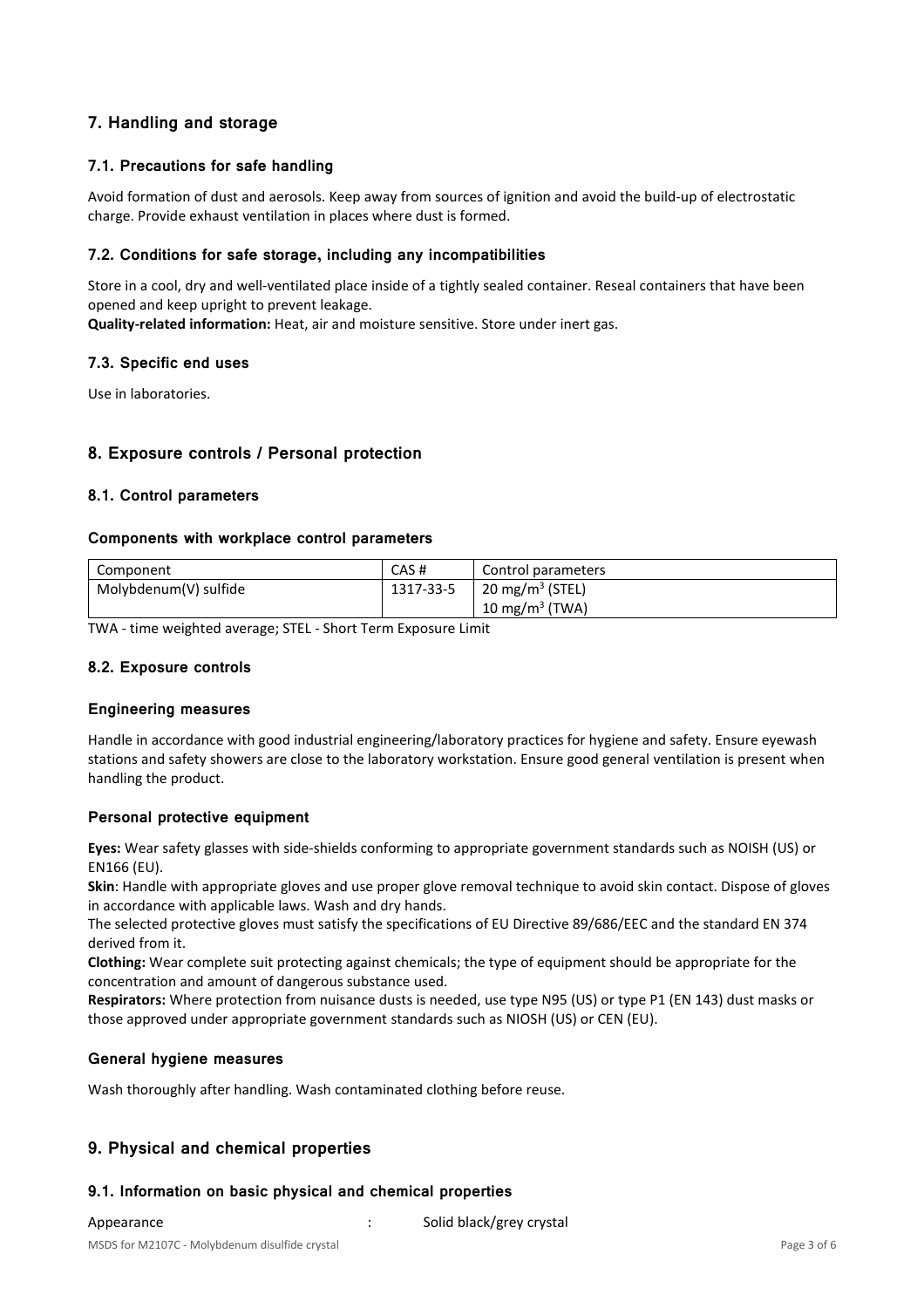| Odour                                  |           | No data available              |
|----------------------------------------|-----------|--------------------------------|
| Odour threshold                        |           | No data available              |
| рH                                     |           | No data available              |
| Melting/freezing point                 |           | 2,375 °C (lit.)                |
| Boiling point/range                    |           | No data available              |
| Flash point                            |           | No data available              |
| Evaporation rate                       |           | No data available              |
| Flammability                           |           | No data available              |
| <b>Explosive limits</b>                |           | No data available              |
| Vapour pressure                        |           | No data available              |
| Vapour density                         |           | No data available              |
| Relative density                       |           | 5.060 g/cm3 at 15 $^{\circ}$ C |
| Solubility(ies)                        |           | No data available              |
| Partition coefficient: n-octanol/water |           | No data available              |
| Autoignition temperature               | $\bullet$ | No data available              |
| Decomposition temperature              |           | No data available              |
| Viscosity                              |           | No data available              |
| Explosive properties                   |           | No data available              |
| Oxidising properties                   |           | No data available              |

# **9.2. Other safety information**

No data available.

# **10. Stability and reactivity**

### **10.1 Reactivity**

No data available.

# **10.2. Chemical stability**

Stable under normal temperatures and pressures under recommended storage conditions.

### **10.3. Possibility of hazardous reactions**

No data available.

# **10.4. Conditions to avoid**

No data available.

### **10.5. Incompatible materials**

Strong oxidising agents.

#### **10.6. Hazardous decomposition products**

No known hazardous decomposition products.

# **11. Toxicological information**

### **11.1. Information on toxicological effects**

**Acute toxicity**  No data available. **Skin corrosion/irritation**  No data available.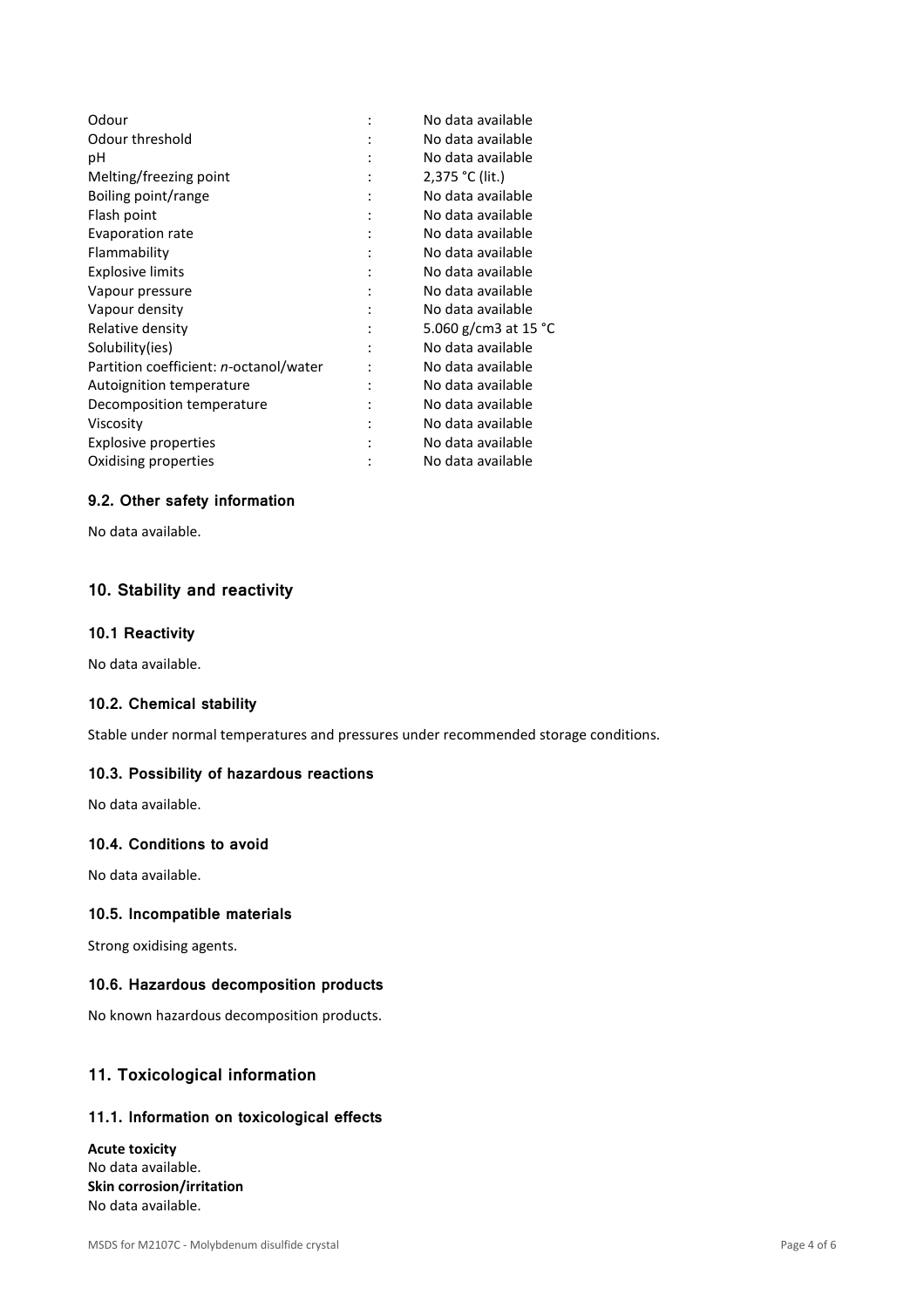**Serious eye damage/eye irritation**  No data available. **Respiratory or skin sensitization**  No data available. **Germ cell mutagenicity**  No data available. **Carcinogenicity**  No data available. **Reproductive toxicity**  No data available. **Specific target organ toxicity - single exposure**  No data available. **Specific target organ toxicity - repeated exposure**  No data available. **Aspiration hazard**  No data available. **Routes of exposure**  Eye contact, ingestion, inhalation, skin contact. **Signs and Symptoms of Exposure**  No data available.

To the best of our knowledge, the chemical, physical, and toxicological properties have not been thoroughly investigated.

# **12. Ecological information**

### **12.1. Toxicity**

No data available.

### **12.2. Persistence and degradability**

No data available.

### **12.3. Bioaccumulative potential**

No data available.

### **12.4. Mobility in soil**

No data available.

### **12.5. Results of PBT and vPvB assessment**

PBT/vPvB assessment not available as chemical safety assessment not required/not conducted.

### **12.6. Other adverse effects**

No data available.

# **13. Disposal**

# **13.1. Waste treatment methods**

#### **Product**

Burn in a chemical incinerator equipped with an afterburner and scrubber. Observe all federal, state and local environmental regulations and directives on waste and hazardous waste. Offer surplus material to a licensed professional waste disposal professional.